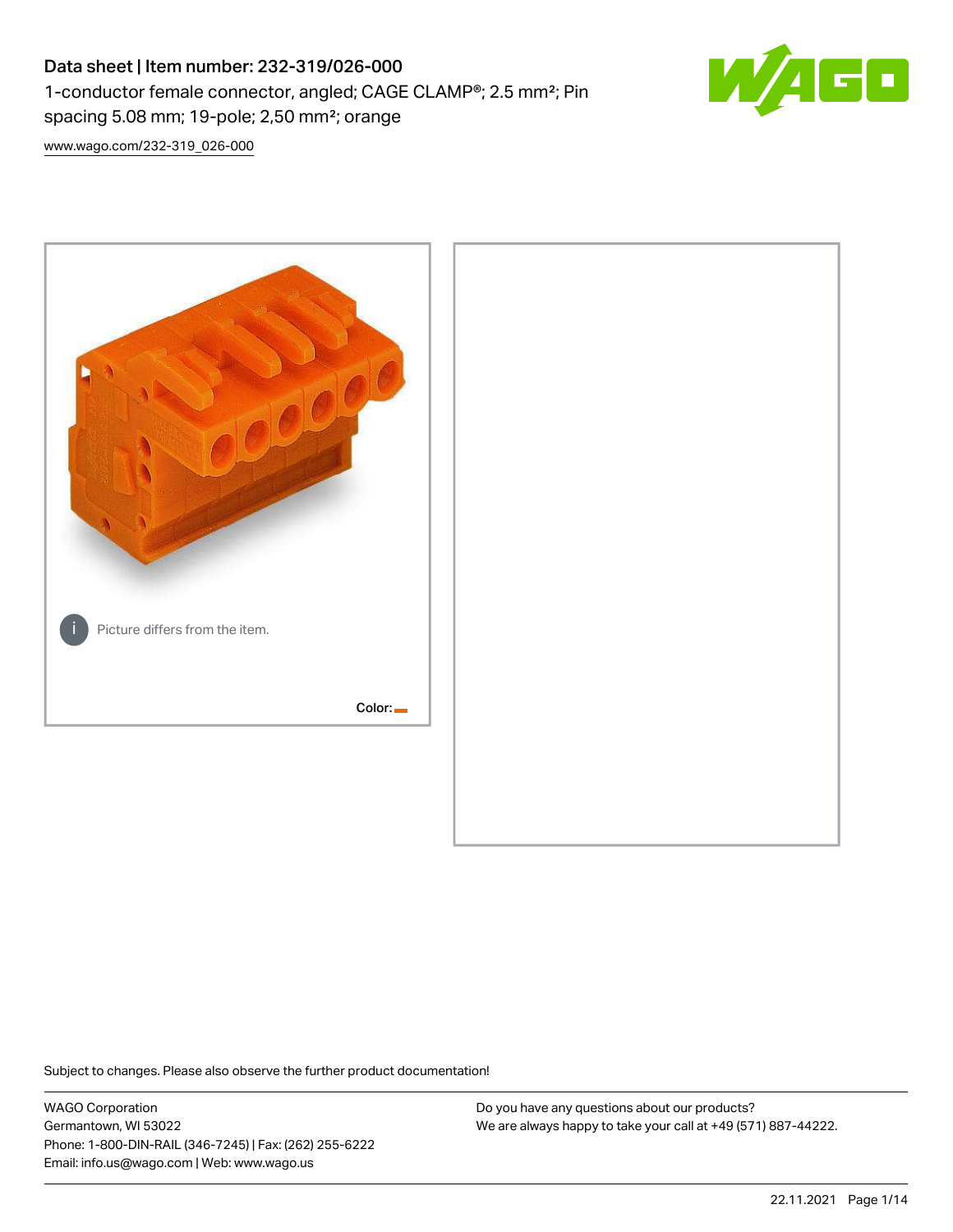

Dimensions in mm

Total length = (pole no. x pin spacing) + 1.5 mm + 0.9 mm

2- to 3-pole female connectors – one latch only

#### Item description

- **Universal connection for all conductor types**
- Easy cable pre-assembly and on-unit wiring via vertical and horizontal CAGE CLAMP<sup>®</sup> actuation  $\blacksquare$
- $\blacksquare$ Integrated test ports
- $\blacksquare$ With coding fingers

Subject to changes. Please also observe the further product documentation! Data

WAGO Corporation Germantown, WI 53022 Phone: 1-800-DIN-RAIL (346-7245) | Fax: (262) 255-6222 Email: info.us@wago.com | Web: www.wago.us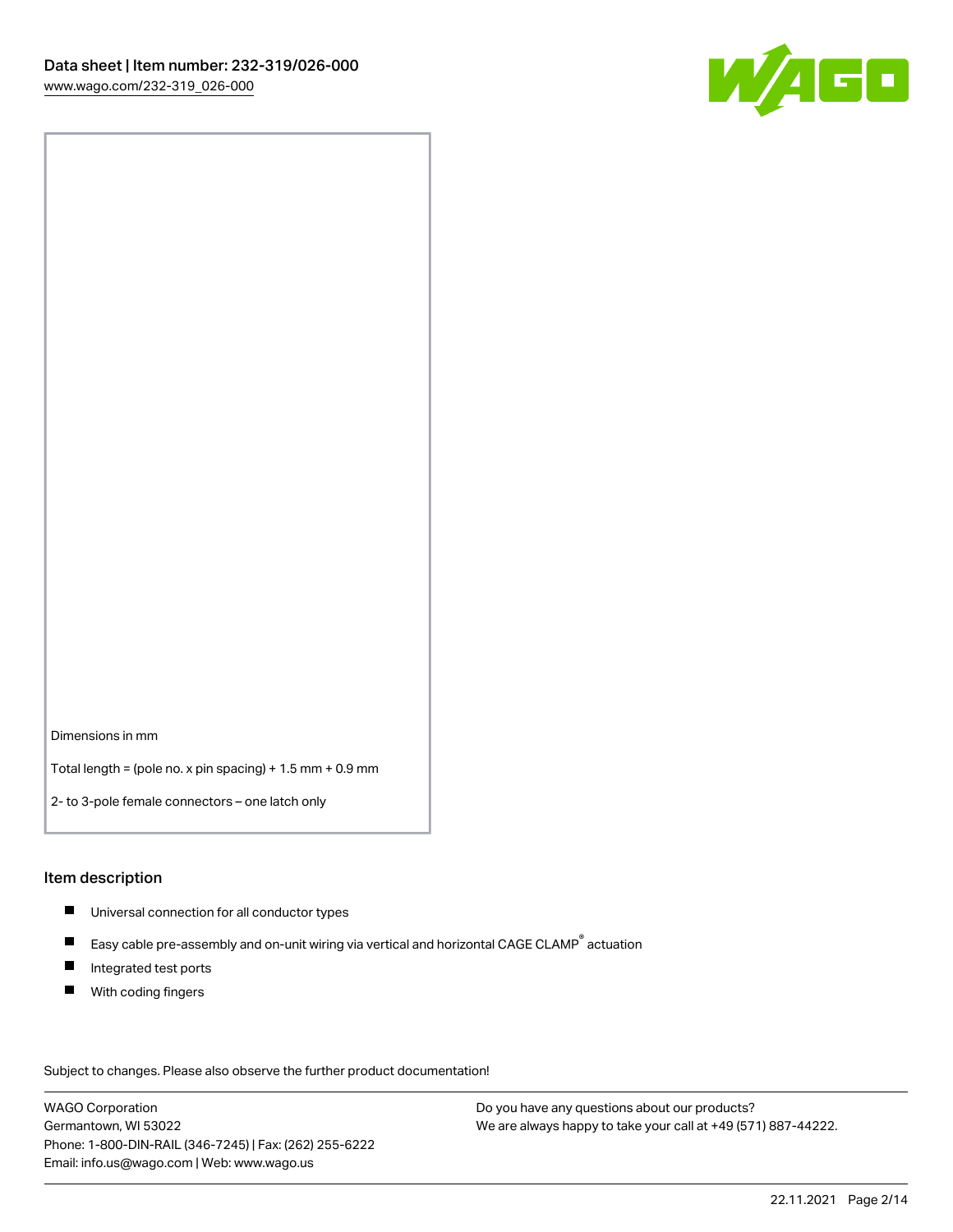

## Data Notes

| Safety information 1 | The MCS-MULTI CONNECTION SYSTEM includes connectors<br>without breaking capacity in accordance with DIN EN 61984. When<br>used as intended, these connectors must not be connected<br>/disconnected when live or under load. The circuit design should<br>ensure header pins, which can be touched, are not live when<br>unmated. |
|----------------------|-----------------------------------------------------------------------------------------------------------------------------------------------------------------------------------------------------------------------------------------------------------------------------------------------------------------------------------|
| Variants:            | Gold-plated or partially gold-plated contact surfaces<br>Other versions (or variants) can be requested from WAGO Sales or<br>configured at https://configurator.wago.com/                                                                                                                                                         |

#### Electrical data

## IEC Approvals

| Ratings per                 | IEC/EN 60664-1                                                        |
|-----------------------------|-----------------------------------------------------------------------|
| Rated voltage (III / 3)     | 320 V                                                                 |
| Rated surge voltage (III/3) | 4 <sub>k</sub> V                                                      |
| Rated voltage (III/2)       | 320 V                                                                 |
| Rated surge voltage (III/2) | 4 <sub>k</sub> V                                                      |
| Nominal voltage (II/2)      | 630 V                                                                 |
| Rated surge voltage (II/2)  | 4 <sub>k</sub> V                                                      |
| Rated current               | 14A                                                                   |
| Legend (ratings)            | $(III / 2)$ $\triangle$ Overvoltage category III / Pollution degree 2 |

## UL Approvals

| Approvals per                  | UL 1059 |
|--------------------------------|---------|
| Rated voltage UL (Use Group B) | 300 V   |
| Rated current UL (Use Group B) | 15 A    |
| Rated voltage UL (Use Group D) | 300 V   |
| Rated current UL (Use Group D) | 10 A    |

# Ratings per UL

| Rated voltage UL 1977 | 300 V |
|-----------------------|-------|
| Rated current UL 1977 |       |

#### CSA Approvals

Approvals per CSA

Subject to changes. Please also observe the further product documentation!

| <b>WAGO Corporation</b>                                | Do you have any questions about our products?                 |
|--------------------------------------------------------|---------------------------------------------------------------|
| Germantown, WI 53022                                   | We are always happy to take your call at +49 (571) 887-44222. |
| Phone: 1-800-DIN-RAIL (346-7245)   Fax: (262) 255-6222 |                                                               |
| Email: info.us@wago.com   Web: www.wago.us             |                                                               |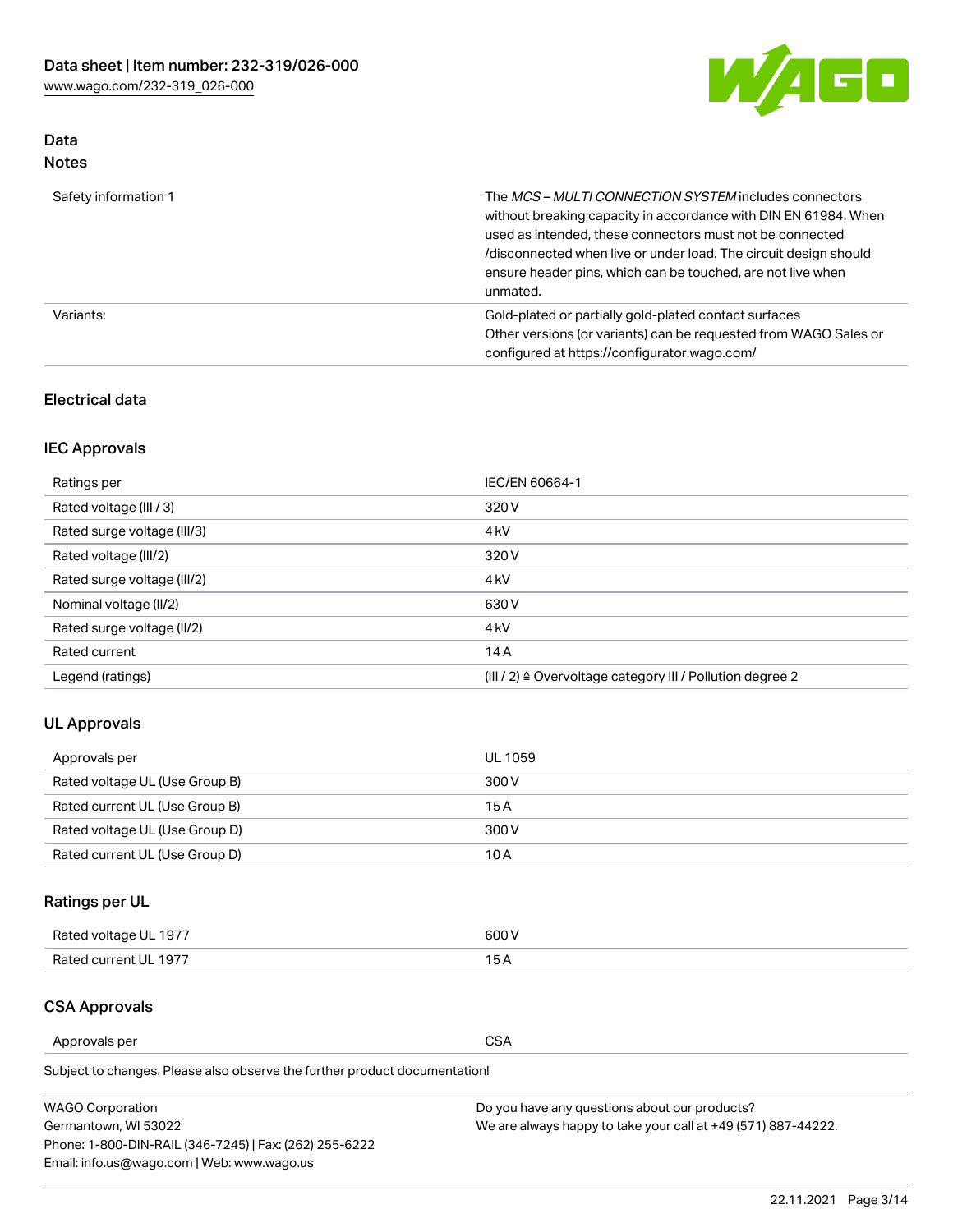

| Rated voltage CSA (Use Group B) | 300 V |
|---------------------------------|-------|
| Rated current CSA (Use Group B) | 15 A  |
| Rated voltage CSA (Use Group D) | 300 V |
| Rated current CSA (Use Group D) | 10 A  |

#### Connection data

| Total number of connection points | 19 |
|-----------------------------------|----|
| Total number of potentials        | 19 |
| Number of connection types        |    |
| Number of levels                  |    |

#### Connection 1

| Connection technology                             | CAGE CLAMP®                            |
|---------------------------------------------------|----------------------------------------|
| Actuation type                                    | Operating tool                         |
| Solid conductor                                   | $0.082.5$ mm <sup>2</sup> / 28  12 AWG |
| Fine-stranded conductor                           | $0.082.5$ mm <sup>2</sup> / 28  12 AWG |
| Fine-stranded conductor; with insulated ferrule   | $0.251.5$ mm <sup>2</sup>              |
| Fine-stranded conductor; with uninsulated ferrule | $0.252.5$ mm <sup>2</sup>              |
| Strip length                                      | $89$ mm $/ 0.310.35$ inch              |
| Number of poles                                   | 19                                     |
| Conductor entry direction to mating direction     | 270°                                   |

## Physical data

| Pin spacing | 5.08 mm / 0.2 inch    |
|-------------|-----------------------|
| Width       | 98.92 mm / 3.894 inch |
| Height      | 23.9 mm / 0.941 inch  |
| Depth       | 22.75 mm / 0.896 inch |

#### Mechanical data

| --<br>Design | angled<br>. . |
|--------------|---------------|
|              |               |

### Plug-in connection

| Contact type (pluggable connector) | Female connector/socket |
|------------------------------------|-------------------------|
| Connector (connection type)        | for conductor           |
| Mismating protection               | No.                     |
| Locking of plug-in connection      | Without                 |

Subject to changes. Please also observe the further product documentation!

| <b>WAGO Corporation</b>                                | Do you have any questions about our products?                 |
|--------------------------------------------------------|---------------------------------------------------------------|
| Germantown, WI 53022                                   | We are always happy to take your call at +49 (571) 887-44222. |
| Phone: 1-800-DIN-RAIL (346-7245)   Fax: (262) 255-6222 |                                                               |
| Email: info.us@wago.com   Web: www.wago.us             |                                                               |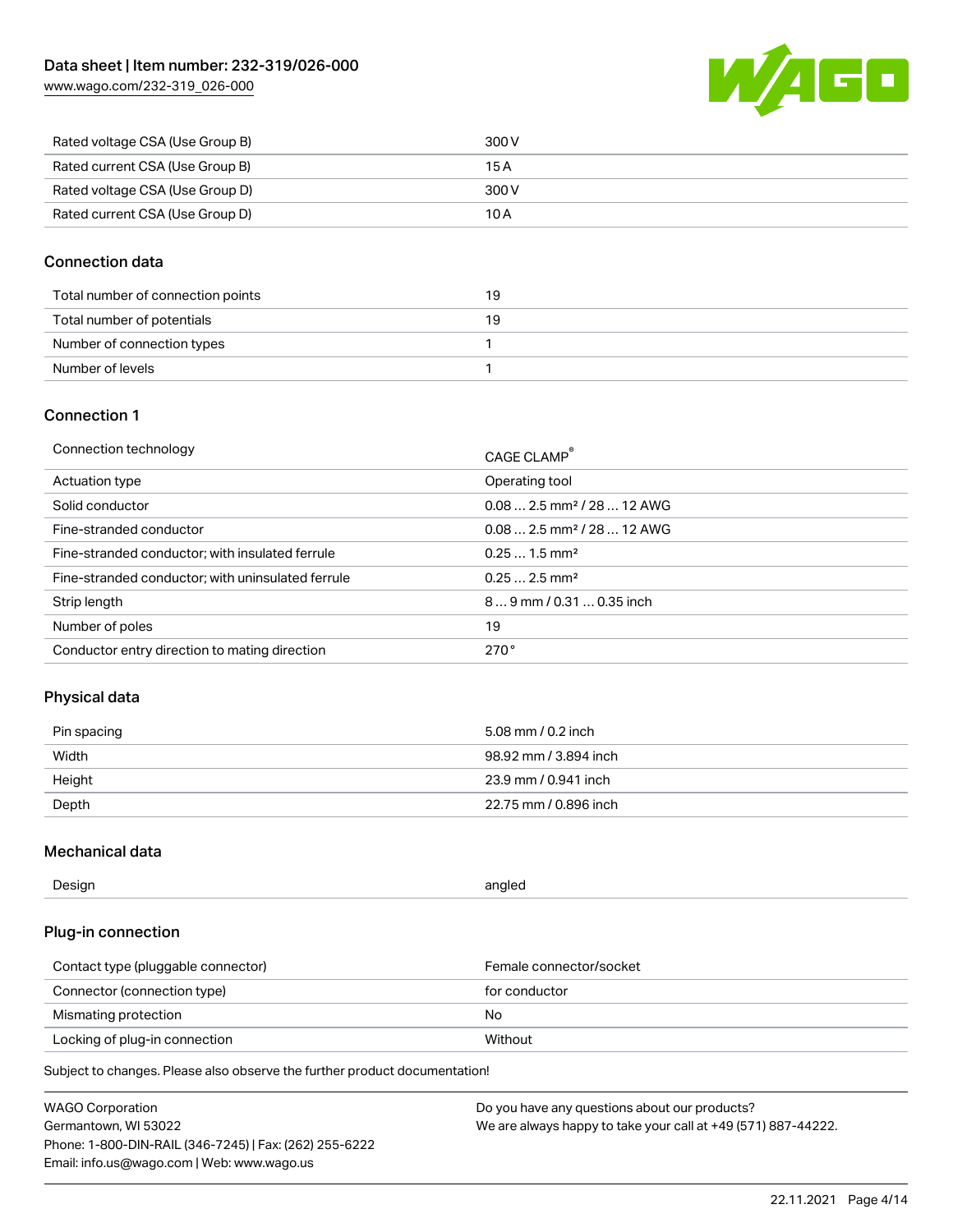

#### Material data

| Color                       | orange                            |
|-----------------------------|-----------------------------------|
| Material group              |                                   |
| Insulation material         | Polyamide (PA66)                  |
| Flammability class per UL94 | V <sub>0</sub>                    |
| Clamping spring material    | Chrome nickel spring steel (CrNi) |
| Contact material            | Copper alloy                      |
| Contact plating             | tin-plated                        |
| Fire load                   | 0.573 MJ                          |
| Weight                      | 35.4g                             |

#### Environmental requirements

| Limit temperature range<br>. | . +85 °Ր<br>cn.<br>-ou |  |
|------------------------------|------------------------|--|
|------------------------------|------------------------|--|

#### Commercial data

| Product Group         | 3 (Multi Conn. System) |
|-----------------------|------------------------|
| PU (SPU)              | 10 Stück               |
| Packaging type        | box                    |
| Country of origin     | PL                     |
| <b>GTIN</b>           | 4044918386364          |
| Customs tariff number | 8536694040             |

## Approvals / Certificates

#### Country specific Approvals

| Logo                | Approval                                     | <b>Additional Approval Text</b> | Certificate<br>name |
|---------------------|----------------------------------------------|---------------------------------|---------------------|
|                     | CВ<br>DEKRA Certification B.V.               | IEC 61984                       | NL-39756            |
| EMA<br><b>INEUR</b> | <b>KEMA/KEUR</b><br>DEKRA Certification B.V. | EN 61984                        | 2190761.01          |

#### Ship Approvals

|      |                             |                          | Certificate |
|------|-----------------------------|--------------------------|-------------|
| Logo | Approval                    | Additional Approval Text | name        |
|      | <b>ABS</b>                  | $\overline{\phantom{0}}$ | 19-         |
|      | American Bureau of Shipping |                          | HG15869876- |

Subject to changes. Please also observe the further product documentation!

| <b>WAGO Corporation</b>                                | Dı |
|--------------------------------------------------------|----|
| Germantown, WI 53022                                   | w  |
| Phone: 1-800-DIN-RAIL (346-7245)   Fax: (262) 255-6222 |    |
| Email: info.us@wago.com   Web: www.wago.us             |    |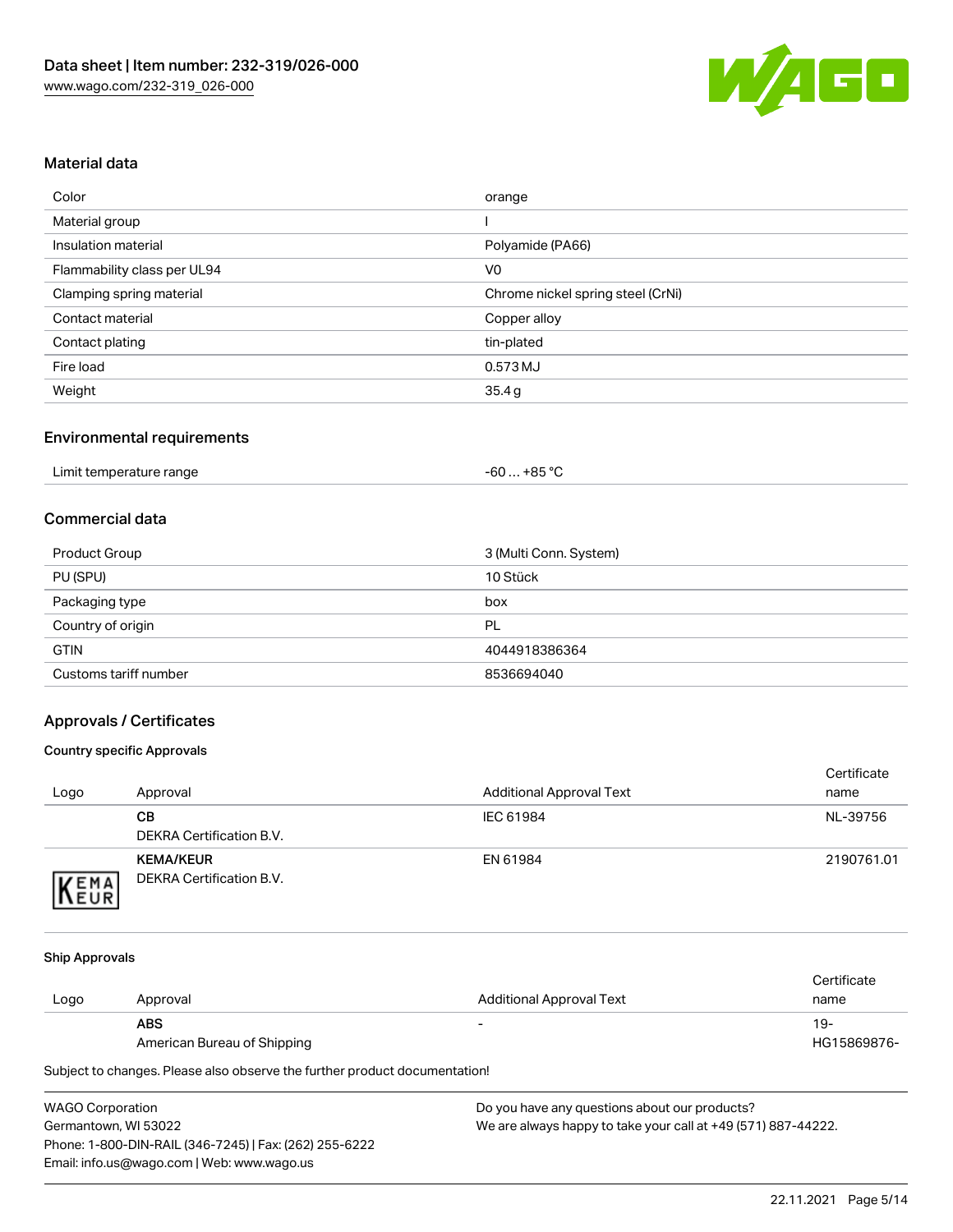



PDA

| E                   |                                        |                                 |             |
|---------------------|----------------------------------------|---------------------------------|-------------|
|                     | <b>DNV GL</b>                          | $\overline{\phantom{a}}$        | TAE000016Z  |
|                     | Det Norske Veritas, Germanischer Lloyd |                                 |             |
| <b>UL-Approvals</b> |                                        |                                 |             |
|                     |                                        |                                 | Certificate |
| Logo                | Approval                               | <b>Additional Approval Text</b> | name        |
|                     | UL                                     | <b>UL 1977</b>                  | E45171      |
|                     | UL International Germany GmbH          |                                 |             |
|                     | UR                                     | <b>UL 1059</b>                  | E45172      |
|                     | Underwriters Laboratories Inc.         |                                 |             |

# Counterpart

| <b>ATTAIN</b> | Item no.231-649<br>Male connector; 19-pole; Pin spacing 5.08 mm; orange                                              | www.wago.com/231-649         |
|---------------|----------------------------------------------------------------------------------------------------------------------|------------------------------|
| 55            | Item no.231-549/001-000<br>Male header; 19-pole; THT; 1.0 x 1.0 mm solder pin; angled; pin spacing 5.08 mm; orange   | www.wago.com/231-549/001-000 |
|               | Item no.231-349/001-000<br>Male header; 19-pole; THT; 1.0 x 1.0 mm solder pin; straight; pin spacing 5.08 mm; orange | www.wago.com/231-349/001-000 |
|               |                                                                                                                      |                              |

## Optional accessories

#### Marking accessories

| Marking strip |                                                                                                                                                                                                 |                                  |
|---------------|-------------------------------------------------------------------------------------------------------------------------------------------------------------------------------------------------|----------------------------------|
|               | Item no.: 210-331/508-103<br>Marking strips; as a DIN A4 sheet; MARKED; 1-12 (200x); Height of marker strip: 2.3 mm/0.091 in; Strip<br>length 182 mm; Horizontal marking; Self-adhesive; white  | www.wago.com/210-331<br>/508-103 |
|               | Item no.: 210-331/508-104<br>Marking strips; as a DIN A4 sheet; MARKED; 13-24 (200x); Height of marker strip: 2.3 mm/0.091 in; Strip<br>length 182 mm; Horizontal marking; Self-adhesive; white | www.wago.com/210-331<br>/508-104 |

Subject to changes. Please also observe the further product documentation!

WAGO Corporation Germantown, WI 53022 Phone: 1-800-DIN-RAIL (346-7245) | Fax: (262) 255-6222 Email: info.us@wago.com | Web: www.wago.us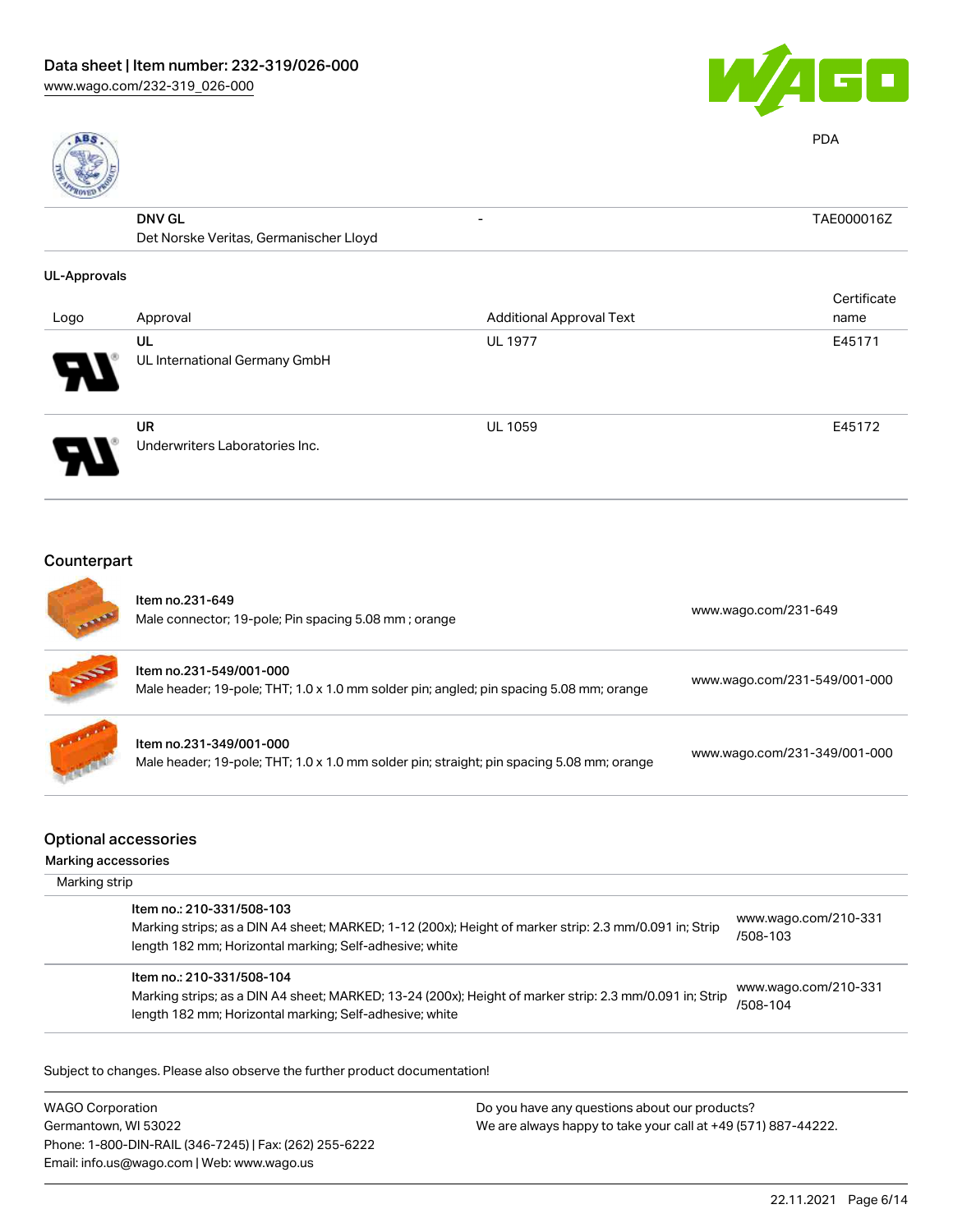

|                            | Item no.: 210-332/508-202<br>Marking strips; as a DIN A4 sheet; MARKED; 1-16 (160x); Height of marker strip: 3 mm; Strip length 182 /508-202<br>mm; Horizontal marking; Self-adhesive; white | www.wago.com/210-332             |
|----------------------------|----------------------------------------------------------------------------------------------------------------------------------------------------------------------------------------------|----------------------------------|
|                            | Item no.: 210-332/508-204<br>Marking strips; as a DIN A4 sheet; MARKED; 17-32 (160x); Height of marker strip: 3 mm; Strip length<br>182 mm; Horizontal marking; Self-adhesive; white         | www.wago.com/210-332<br>/508-204 |
|                            | Item no.: 210-332/508-206<br>Marking strips; as a DIN A4 sheet; MARKED; 33-48 (160x); Height of marker strip: 3 mm; Strip length<br>182 mm; Horizontal marking; Self-adhesive; white         | www.wago.com/210-332<br>/508-206 |
|                            | Item no.: 210-332/508-205<br>Marking strips; as a DIN A4 sheet; MARKED; 1-32 (80x); Height of marker strip: 3 mm; Strip length 182<br>mm; Horizontal marking; Self-adhesive; white           | www.wago.com/210-332<br>/508-205 |
| Jumpers                    |                                                                                                                                                                                              |                                  |
| Jumper                     |                                                                                                                                                                                              |                                  |
|                            | Item no.: 231-905<br>Jumper; for conductor entry; 5-way; insulated; gray                                                                                                                     | www.wago.com/231-905             |
|                            | Item no.: 231-903<br>Jumper; for conductor entry; 3-way; insulated; gray                                                                                                                     | www.wago.com/231-903             |
|                            | Item no.: 231-907<br>Jumper; for conductor entry; 7-way; insulated; gray                                                                                                                     | www.wago.com/231-907             |
|                            | Item no.: 231-910<br>Jumper; for conductor entry; 10-way; insulated; gray                                                                                                                    | www.wago.com/231-910             |
|                            | Item no.: 231-902<br>Jumper; for conductor entry; 2-way; insulated; gray                                                                                                                     | www.wago.com/231-902             |
| Insulations stops          |                                                                                                                                                                                              |                                  |
| Insulation stop            |                                                                                                                                                                                              |                                  |
|                            | Item no.: 231-672<br>Insulation stop; 0.75 - 1 mm <sup>2</sup> ; dark gray                                                                                                                   | www.wago.com/231-672             |
|                            | Item no.: 231-670<br>Insulation stop; 0.08-0.2 mm <sup>2</sup> / 0.2 mm <sup>2</sup> "s"; white                                                                                              | www.wago.com/231-670             |
| 100                        | Item no.: 231-671<br>Insulation stop; 0.25 - 0.5 mm <sup>2</sup> ; light gray                                                                                                                | www.wago.com/231-671             |
| <b>Testing accessories</b> |                                                                                                                                                                                              |                                  |
| <b>Testing accessories</b> |                                                                                                                                                                                              |                                  |

Subject to changes. Please also observe the further product documentation!

WAGO Corporation Germantown, WI 53022 Phone: 1-800-DIN-RAIL (346-7245) | Fax: (262) 255-6222 Email: info.us@wago.com | Web: www.wago.us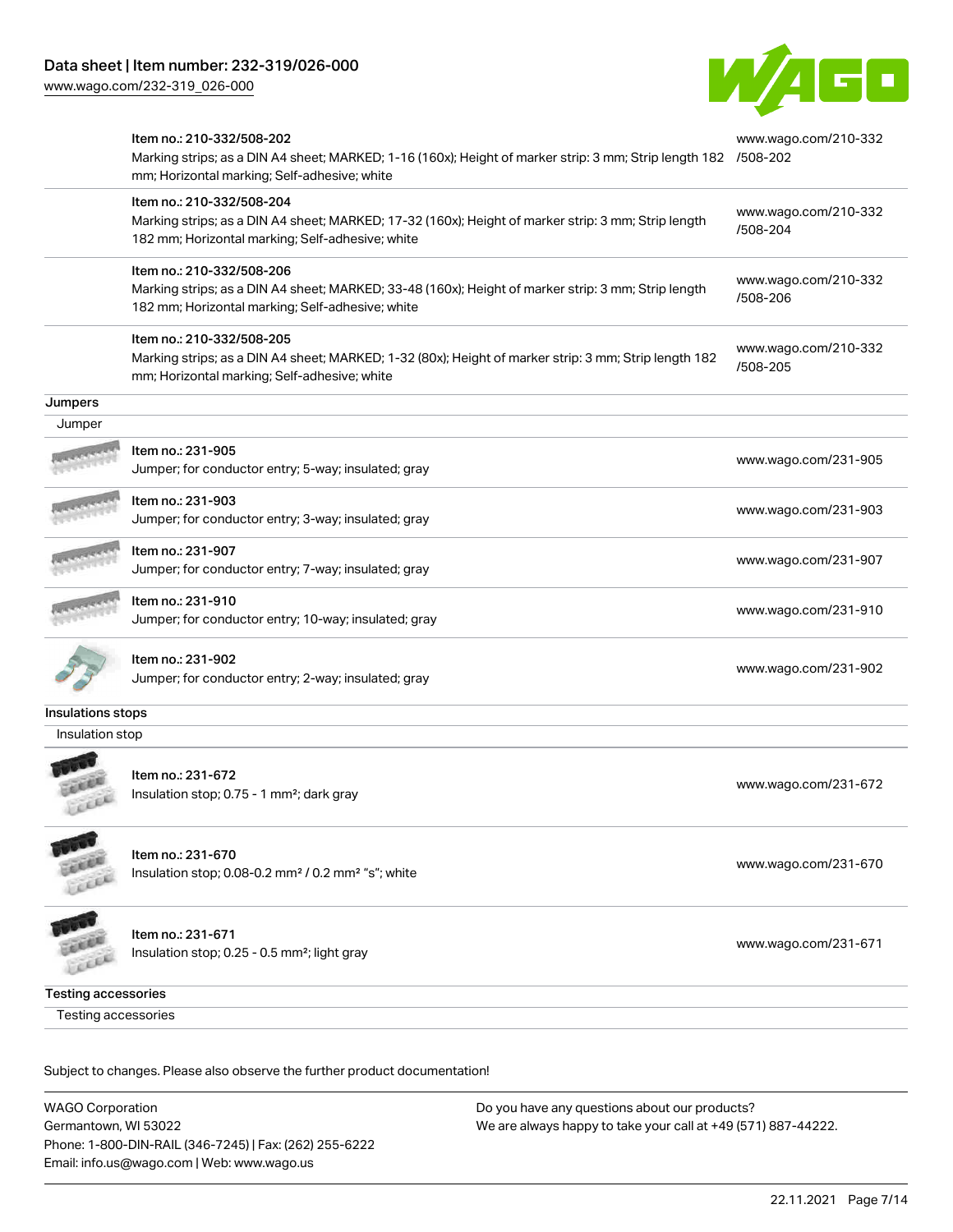

Item no.: 210-136 Test plug; 2 mm Ø; with 500 mm cable



[www.wago.com/210-136](http://www.wago.com/210-136)

|                 | Item no.: 231-661<br>Test plugs for female connectors; for 5 mm and 5.08 mm pin spacing; 2,50 mm <sup>2</sup> ; light gray                                                         | www.wago.com/231-661 |
|-----------------|------------------------------------------------------------------------------------------------------------------------------------------------------------------------------------|----------------------|
| <b>Ferrules</b> |                                                                                                                                                                                    |                      |
| Ferrule         |                                                                                                                                                                                    |                      |
|                 | Item no.: 216-101<br>Ferrule; Sleeve for 0.5 mm <sup>2</sup> / AWG 22; uninsulated; electro-tin plated; silver-colored                                                             | www.wago.com/216-101 |
| Ť.              | Item no.: 216-104<br>Ferrule; Sleeve for 1.5 mm <sup>2</sup> / AWG 16; uninsulated; electro-tin plated; silver-colored                                                             | www.wago.com/216-104 |
|                 | Item no.: 216-106<br>Ferrule; Sleeve for 2.5 mm <sup>2</sup> / AWG 14; uninsulated; electro-tin plated; silver-colored                                                             | www.wago.com/216-106 |
|                 | Item no.: 216-102<br>Ferrule; Sleeve for 0.75 mm <sup>2</sup> / AWG 20; uninsulated; electro-tin plated; silver-colored                                                            | www.wago.com/216-102 |
|                 | Item no.: 216-103<br>Ferrule; Sleeve for 1 mm <sup>2</sup> / AWG 18; uninsulated; electro-tin plated                                                                               | www.wago.com/216-103 |
|                 | Item no.: 216-123<br>Ferrule; Sleeve for 1 mm <sup>2</sup> / AWG 18; uninsulated; electro-tin plated; silver-colored                                                               | www.wago.com/216-123 |
|                 | Item no.: 216-122<br>Ferrule; Sleeve for 0.75 mm <sup>2</sup> / AWG 20; uninsulated; electro-tin plated; silver-colored                                                            | www.wago.com/216-122 |
| I.              | Item no.: 216-124<br>Ferrule; Sleeve for 1.5 mm <sup>2</sup> / AWG 16; uninsulated; electro-tin plated                                                                             | www.wago.com/216-124 |
|                 | Item no.: 216-142<br>Ferrule; Sleeve for 0.75 mm <sup>2</sup> / 18 AWG; uninsulated; electro-tin plated; electrolytic copper; gastight<br>crimped; acc. to DIN 46228, Part 1/08.92 | www.wago.com/216-142 |
|                 | Item no.: 216-132<br>Ferrule; Sleeve for 0.34 mm <sup>2</sup> / AWG 24; uninsulated; electro-tin plated                                                                            | www.wago.com/216-132 |
|                 | Item no.: 216-121<br>Ferrule; Sleeve for 0.5 mm <sup>2</sup> / AWG 22; uninsulated; electro-tin plated; silver-colored                                                             | www.wago.com/216-121 |
|                 | Item no.: 216-143<br>Ferrule; Sleeve for 1 mm <sup>2</sup> / AWG 18; uninsulated; electro-tin plated; electrolytic copper; gastight<br>crimped; acc. to DIN 46228, Part 1/08.92    | www.wago.com/216-143 |
|                 | Item no.: 216-131<br>Ferrule; Sleeve for 0.25 mm <sup>2</sup> / AWG 24; uninsulated; electro-tin plated; silver-colored                                                            | www.wago.com/216-131 |
|                 | Item no.: 216-141<br>Ferrule; Sleeve for 0.5 mm <sup>2</sup> / 20 AWG; uninsulated; electro-tin plated; electrolytic copper; gastight<br>crimped; acc. to DIN 46228, Part 1/08.92  | www.wago.com/216-141 |
|                 |                                                                                                                                                                                    |                      |

Subject to changes. Please also observe the further product documentation!

| WAGO Corporation                                       |  |
|--------------------------------------------------------|--|
| Germantown. WI 53022                                   |  |
| Phone: 1-800-DIN-RAIL (346-7245)   Fax: (262) 255-6222 |  |
| Email: info.us@wago.com   Web: www.wago.us             |  |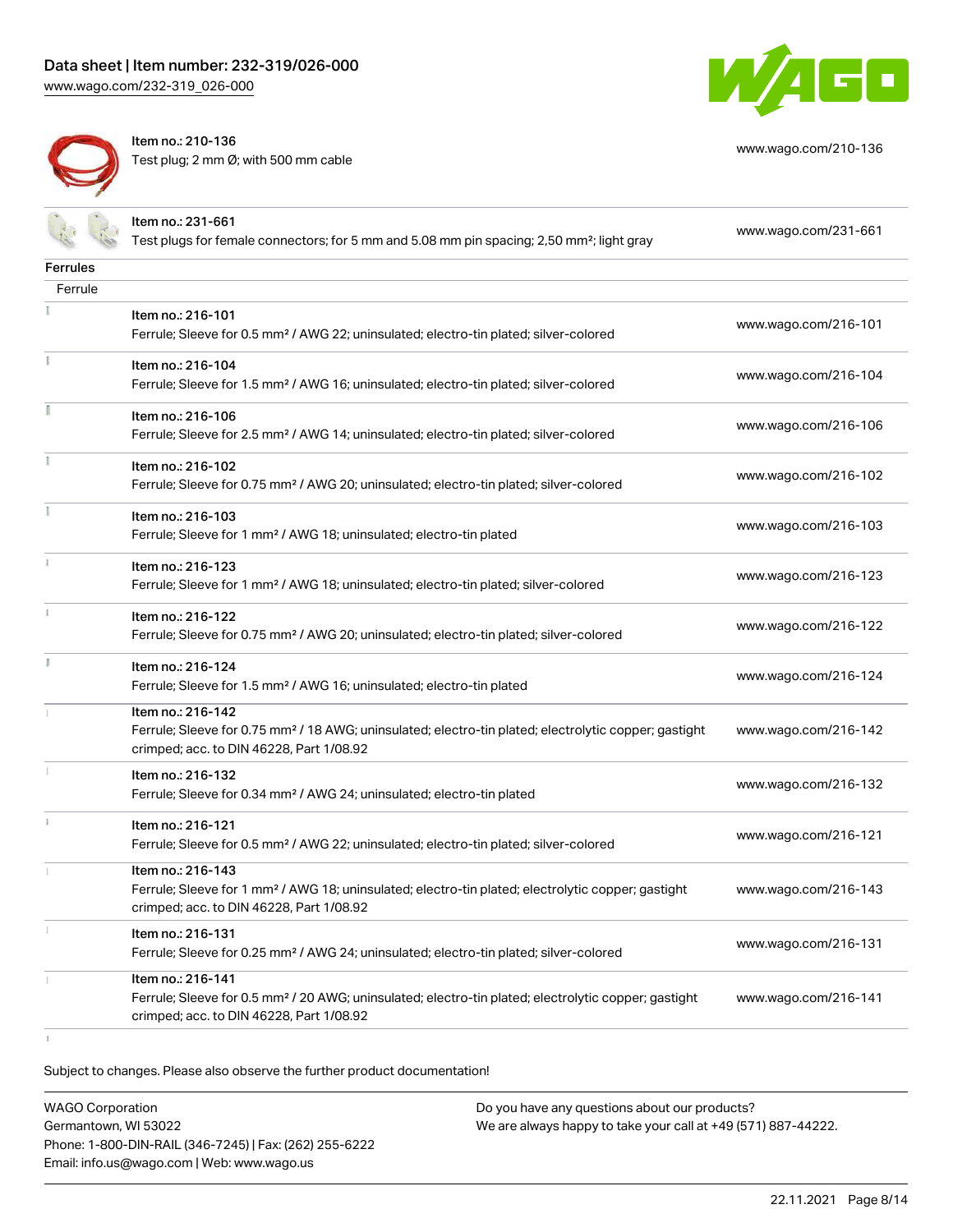

| Item no.: 216-152<br>Ferrule; Sleeve for 0.34 mm <sup>2</sup> / AWG 24; uninsulated; electro-tin plated                                                                                                 | www.wago.com/216-152 |
|---------------------------------------------------------------------------------------------------------------------------------------------------------------------------------------------------------|----------------------|
| Item no.: 216-203<br>Ferrule; Sleeve for 1 mm <sup>2</sup> / AWG 18; insulated; electro-tin plated; red                                                                                                 | www.wago.com/216-203 |
| Item no.: 216-202<br>Ferrule; Sleeve for 0.75 mm <sup>2</sup> / 18 AWG; insulated; electro-tin plated; gray                                                                                             | www.wago.com/216-202 |
| Item no.: 216-151<br>Ferrule; Sleeve for 0.25 mm <sup>2</sup> / AWG 24; uninsulated; electro-tin plated                                                                                                 | www.wago.com/216-151 |
| Item no.: 216-204<br>Ferrule; Sleeve for 1.5 mm <sup>2</sup> / AWG 16; insulated; electro-tin plated; black                                                                                             | www.wago.com/216-204 |
| Item no.: 216-144<br>Ferrule; Sleeve for 1.5 mm <sup>2</sup> / AWG 16; uninsulated; electro-tin plated; electrolytic copper; gastight<br>crimped; acc. to DIN 46228, Part 1/08.92; silver-colored       | www.wago.com/216-144 |
| Item no.: 216-201<br>Ferrule; Sleeve for 0.5 mm <sup>2</sup> / 20 AWG; insulated; electro-tin plated; white                                                                                             | www.wago.com/216-201 |
| Item no.: 216-223<br>Ferrule; Sleeve for 1 mm <sup>2</sup> / AWG 18; insulated; electro-tin plated; red                                                                                                 | www.wago.com/216-223 |
| Item no.: 216-241<br>Ferrule; Sleeve for 0.5 mm <sup>2</sup> / 20 AWG; insulated; electro-tin plated; electrolytic copper; gastight<br>crimped; acc. to DIN 46228, Part 4/09.90; white                  | www.wago.com/216-241 |
| Item no.: 216-242<br>Ferrule; Sleeve for 0.75 mm <sup>2</sup> / 18 AWG; insulated; electro-tin plated; electrolytic copper; gastight<br>crimped; acc. to DIN 46228, Part 4/09.90; gray                  | www.wago.com/216-242 |
| Item no.: 216-222<br>Ferrule; Sleeve for 0.75 mm <sup>2</sup> / 18 AWG; insulated; electro-tin plated; gray                                                                                             | www.wago.com/216-222 |
| Item no.: 216-221<br>Ferrule; Sleeve for 0.5 mm <sup>2</sup> / 20 AWG; insulated; electro-tin plated; white                                                                                             | www.wago.com/216-221 |
| Item no.: 216-224<br>Ferrule; Sleeve for 1.5 mm <sup>2</sup> / AWG 16; insulated; electro-tin plated; black                                                                                             | www.wago.com/216-224 |
| Item no.: 216-243<br>Ferrule; Sleeve for 1 mm <sup>2</sup> / AWG 18; insulated; electro-tin plated; electrolytic copper; gastight crimped; www.wago.com/216-243<br>acc. to DIN 46228, Part 4/09.90; red |                      |
| Item no.: 216-244<br>Ferrule; Sleeve for 1.5 mm <sup>2</sup> / AWG 16; insulated; electro-tin plated; electrolytic copper; gastight<br>crimped; acc. to DIN 46228, Part 4/09.90; black                  | www.wago.com/216-244 |
| Item no.: 216-263<br>Ferrule; Sleeve for 1 mm <sup>2</sup> / AWG 18; insulated; electro-tin plated; electrolytic copper; gastight crimped; www.wago.com/216-263<br>acc. to DIN 46228, Part 4/09.90; red |                      |
| Item no.: 216-264<br>Ferrule; Sleeve for 1.5 mm <sup>2</sup> / AWG 16; insulated; electro-tin plated; electrolytic copper; gastight<br>crimped; acc. to DIN 46228, Part 4/09.90; black                  | www.wago.com/216-264 |

WAGO Corporation Germantown, WI 53022 Phone: 1-800-DIN-RAIL (346-7245) | Fax: (262) 255-6222 Email: info.us@wago.com | Web: www.wago.us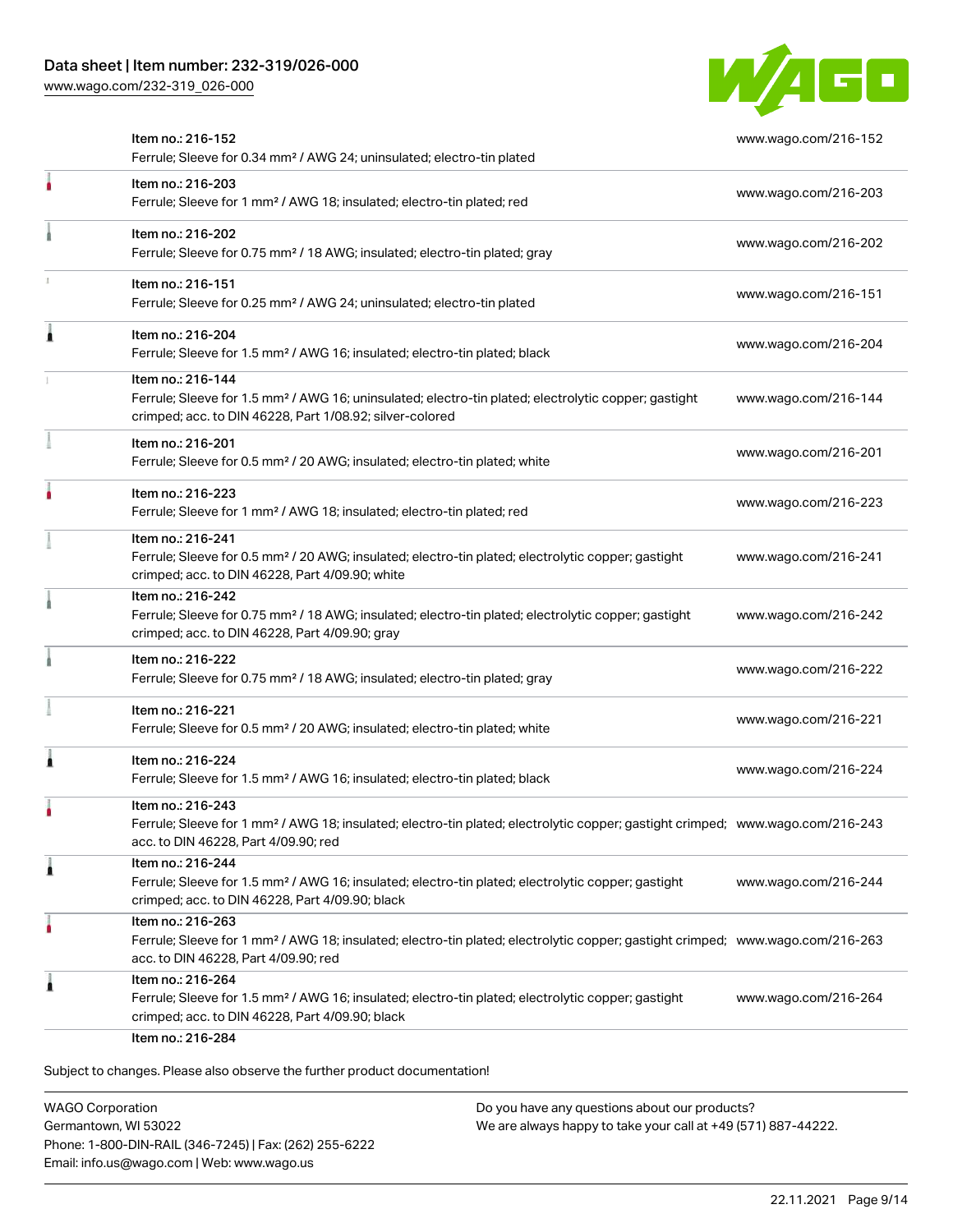## Data sheet | Item number: 232-319/026-000

[www.wago.com/232-319\\_026-000](http://www.wago.com/232-319_026-000)

Email: info.us@wago.com | Web: www.wago.us



|                                                 | Ferrule; Sleeve for 1.5 mm <sup>2</sup> / AWG 16; insulated; electro-tin plated; electrolytic copper; gastight<br>crimped; acc. to DIN 46228, Part 4/09.90; black                      | www.wago.com/216-284                                                                                           |  |
|-------------------------------------------------|----------------------------------------------------------------------------------------------------------------------------------------------------------------------------------------|----------------------------------------------------------------------------------------------------------------|--|
|                                                 | Item no.: 216-262<br>Ferrule; Sleeve for 0.75 mm <sup>2</sup> / 18 AWG; insulated; electro-tin plated; electrolytic copper; gastight<br>crimped; acc. to DIN 46228, Part 4/09.90; gray | www.wago.com/216-262                                                                                           |  |
|                                                 | Item no.: 216-301<br>Ferrule; Sleeve for 0.25 mm <sup>2</sup> / AWG 24; insulated; electro-tin plated; yellow                                                                          | www.wago.com/216-301                                                                                           |  |
|                                                 | Item no.: 216-321<br>Ferrule; Sleeve for 0.25 mm <sup>2</sup> / AWG 24; insulated; electro-tin plated; yellow                                                                          | www.wago.com/216-321                                                                                           |  |
|                                                 | Item no.: 216-322<br>Ferrule; Sleeve for 0.34 mm <sup>2</sup> / 22 AWG; insulated; electro-tin plated; green                                                                           | www.wago.com/216-322                                                                                           |  |
|                                                 | Item no.: 216-302<br>Ferrule; Sleeve for 0.34 mm <sup>2</sup> / 22 AWG; insulated; electro-tin plated; light turquoise                                                                 | www.wago.com/216-302                                                                                           |  |
| Cover                                           |                                                                                                                                                                                        |                                                                                                                |  |
| Cover                                           |                                                                                                                                                                                        |                                                                                                                |  |
|                                                 | Item no.: 231-669<br>Lockout caps; for covering unused clamping units; orange                                                                                                          | www.wago.com/231-669                                                                                           |  |
| Tools                                           |                                                                                                                                                                                        |                                                                                                                |  |
| Operating tool                                  |                                                                                                                                                                                        |                                                                                                                |  |
|                                                 | Item no.: 209-130<br>Operating tool; suitable for 264, 280 and 281 Series; 1-way; of insulating material; white                                                                        | www.wago.com/209-130                                                                                           |  |
|                                                 | Item no.: 231-159<br>Operating tool; natural                                                                                                                                           | www.wago.com/231-159                                                                                           |  |
|                                                 | Item no.: 231-231<br>Combination operating tool; red                                                                                                                                   | www.wago.com/231-231                                                                                           |  |
|                                                 | Item no.: 231-131<br>Operating tool; made of insulating material; 1-way; loose; white                                                                                                  | www.wago.com/231-131                                                                                           |  |
|                                                 | Item no.: 231-291<br>Operating tool; made of insulating material; 1-way; loose; red                                                                                                    | www.wago.com/231-291                                                                                           |  |
|                                                 | Item no.: 280-432<br>Operating tool; made of insulating material; 2-way; white                                                                                                         | www.wago.com/280-432                                                                                           |  |
|                                                 | Item no.: 280-434<br>Operating tool; made of insulating material; 4-way                                                                                                                | www.wago.com/280-434                                                                                           |  |
|                                                 | Item no.: 280-437<br>Operating tool; made of insulating material; 7-way                                                                                                                | www.wago.com/280-437                                                                                           |  |
|                                                 | Item no.: 280-440<br>Operating tool; made of insulating material; 10-way                                                                                                               | www.wago.com/280-440                                                                                           |  |
|                                                 | Subject to changes. Please also observe the further product documentation!                                                                                                             |                                                                                                                |  |
| <b>WAGO Corporation</b><br>Germantown, WI 53022 | Phone: 1-800-DIN-RAIL (346-7245)   Fax: (262) 255-6222                                                                                                                                 | Do you have any questions about our products?<br>We are always happy to take your call at +49 (571) 887-44222. |  |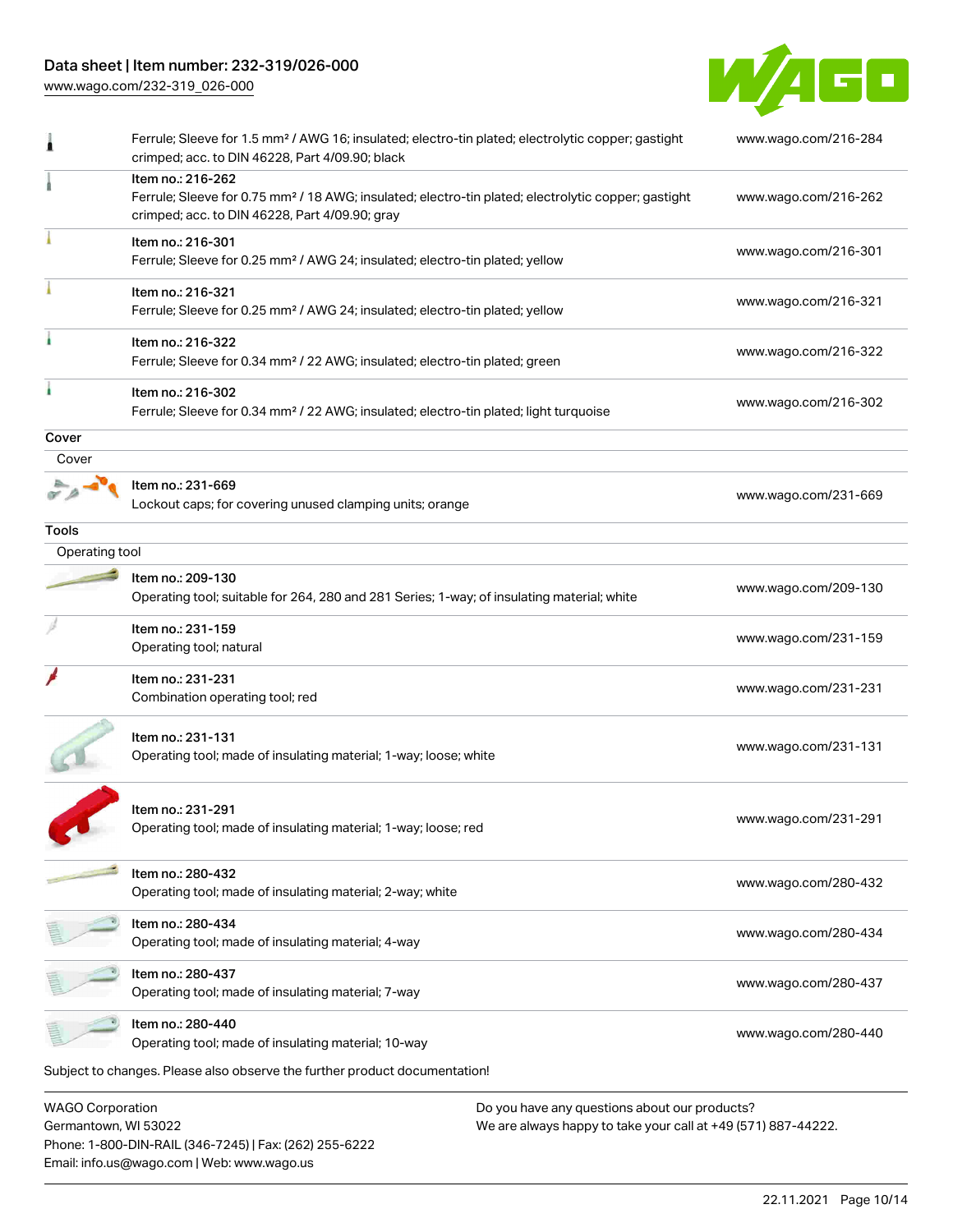

|   | Item no.: 280-435<br>Operating tool; made of insulating material; 5-way; gray | www.wago.com/280-435 |
|---|-------------------------------------------------------------------------------|----------------------|
| É | Item no.: 280-436<br>Operating tool; made of insulating material; 6-way       | www.wago.com/280-436 |
|   | Item no.: 280-438<br>Operating tool; made of insulating material; 8-way       | www.wago.com/280-438 |
|   | Item no.: 280-433<br>Operating tool; made of insulating material; 3-way       | www.wago.com/280-433 |

# Downloads

Documentation

| <b>Additional Information</b>                                                             |            |               |          |
|-------------------------------------------------------------------------------------------|------------|---------------|----------|
| Technical explanations                                                                    | 2019 Apr 3 | pdf<br>2.0 MB | Download |
|                                                                                           |            |               |          |
| <b>CAD files</b>                                                                          |            |               |          |
| CAD data                                                                                  |            |               |          |
| 2D/3D Models 232-319/026-000                                                              |            | URL           | Download |
| <b>CAE</b> data                                                                           |            |               |          |
| EPLAN Data Portal 232-319/026-000                                                         |            | URL           | Download |
| ZUKEN Portal 232-319/026-000                                                              |            | URL           | Download |
| EPLAN Data Portal 232-319/026-000                                                         |            | URL           | Download |
| <b>Environmental Product Compliance</b>                                                   |            |               |          |
| <b>Compliance Search</b>                                                                  |            |               |          |
| Environmental Product Compliance 232-319/026-000                                          |            | URL           | Download |
| 1-conductor female connector, angled; CAGE CLAMP®; 2.5 mm <sup>2</sup> ; Pin spacing 5.08 |            |               |          |

mm; 19-pole; 2,50 mm²; orange

Subject to changes. Please also observe the further product documentation!

WAGO Corporation Germantown, WI 53022 Phone: 1-800-DIN-RAIL (346-7245) | Fax: (262) 255-6222 Email: info.us@wago.com | Web: www.wago.us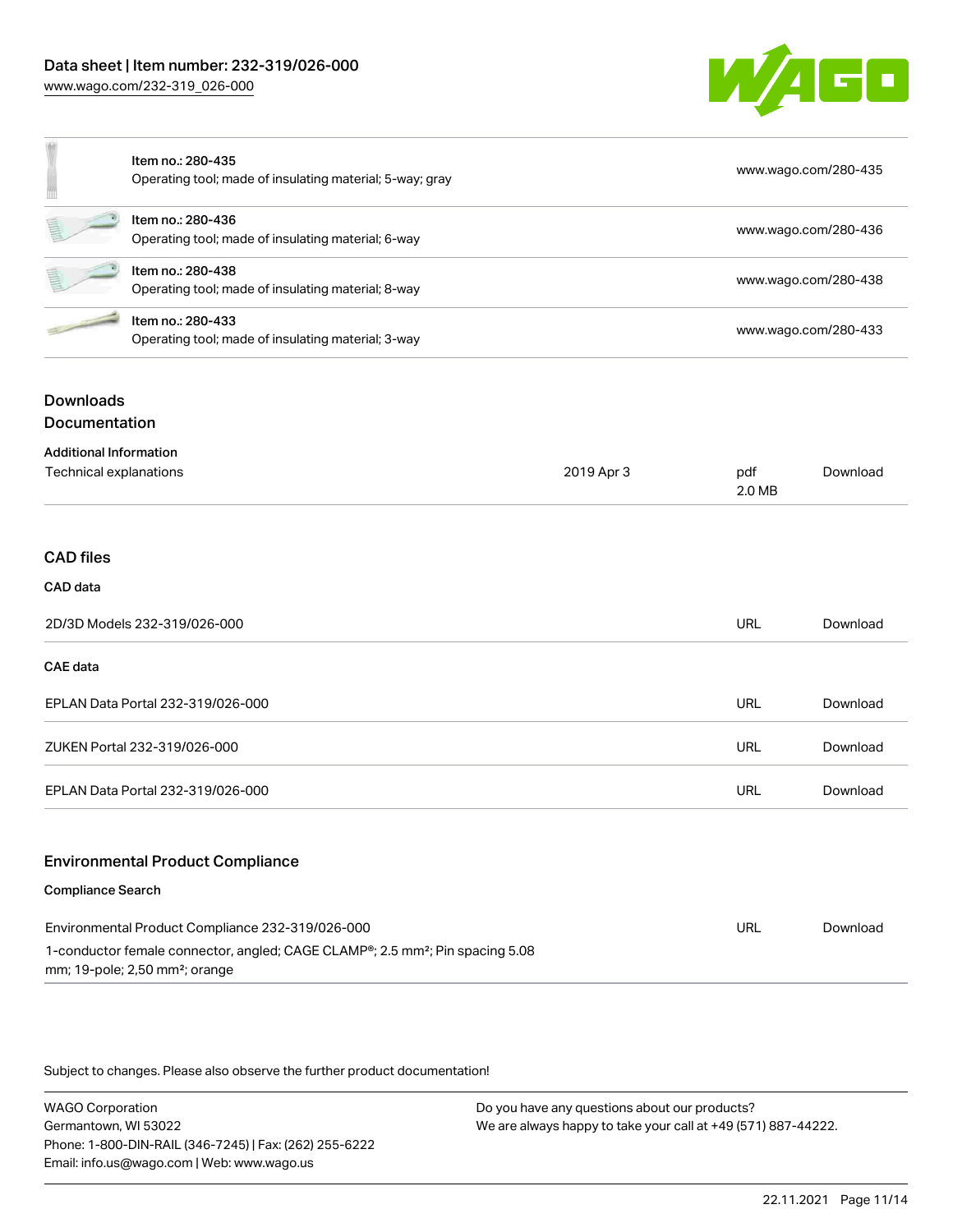

#### Installation Notes



Inserting a conductor via 3.5 mm screwdriver – CAGE CLAMP® actuation parallel to conductor entry.



Inserting a conductor via 3.5 mm screwdriver – CAGE CLAMP® actuation perpendicular to conductor entry.



Inserting a conductor into CAGE CLAMP® unit via operating lever (231-291).



Inserting a conductor via operating tool.



Coding a female connector by removing coding finger(s).

Subject to changes. Please also observe the further product documentation!

WAGO Corporation Germantown, WI 53022 Phone: 1-800-DIN-RAIL (346-7245) | Fax: (262) 255-6222 Email: info.us@wago.com | Web: www.wago.us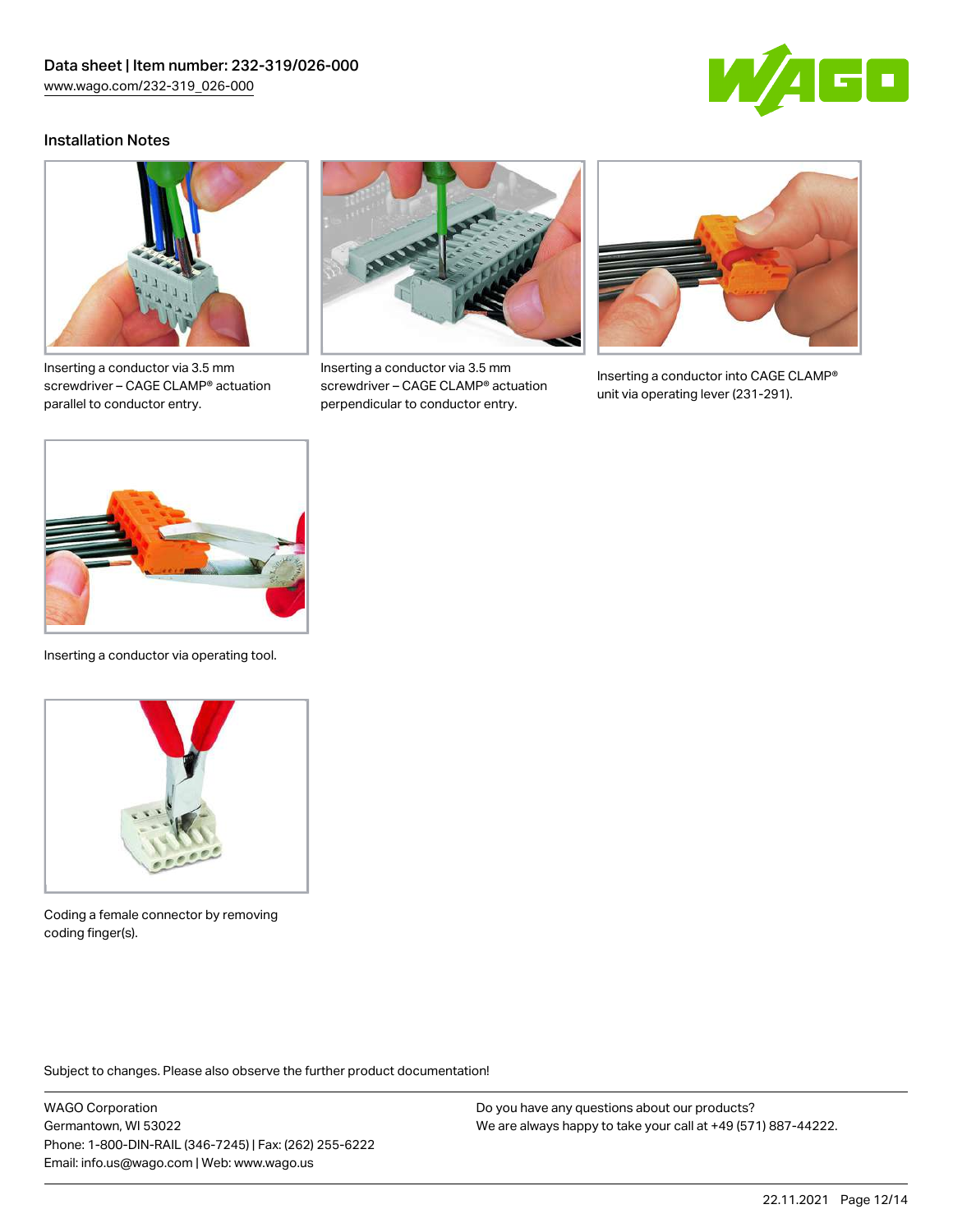



Testing – female connector with CAGE CLAMP®

Integrated test ports for testing perpendicular to conductor entry via 2 or 2.3 mm Ø test plug

Installation



Male connector with strain relief plate



Strain relief housing shown with a male connector equipped with CAGE CLAMP®

Marking

Subject to changes. Please also observe the further product documentation!

WAGO Corporation Germantown, WI 53022 Phone: 1-800-DIN-RAIL (346-7245) | Fax: (262) 255-6222 Email: info.us@wago.com | Web: www.wago.us